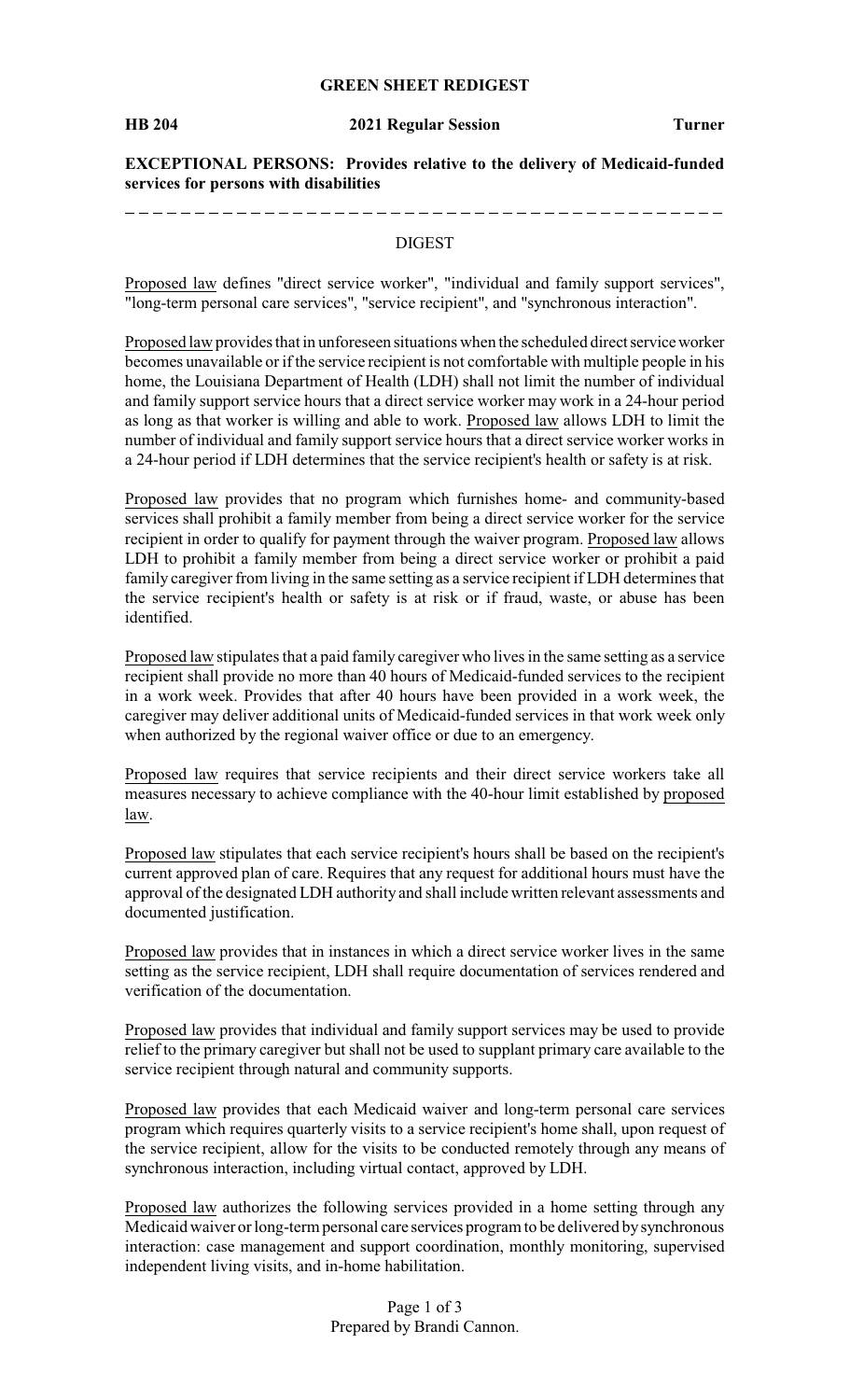Proposed law provides that LDH shall require a face-to-face visit by a support coordinator and personal care attendant supervisor no less than every six months and requires the visits to be quarterly for those service recipients identified by the department. Provides LDH shall require documentation, and verification of the documentation, for services delivered through synchronous interaction and requires LDH to share the documentation with a service recipient's support coordination agency and provider agency.

Proposed law requires LDH to promulgate rules necessary to implement proposed law.

Proposed law is subject to the approval of the Centers for Medicare and Medicaid Services (CMS). Any provision of proposed law that is or becomes contraryto federal law, regulation, process, or policy or that would result in the loss of federal financial participation shall be void.

(Adds R.S. 40:1250.31-1250.35)

## Summary of Amendments Adopted by House

# The Committee Amendments Proposed by House Committee on Health and Welfare to the original bill:

- 1. Delete proposed law prohibitingLDH from limiting the number of individual and family support service hours that a direct service worker may work in a 24-hour period. Add in lieu thereof proposed law providing that in unforeseen situations when the scheduled direct service worker becomes unavailable or the service recipient is not comfortable with multiple people in his home, LDH shall not limit the number of individual and family support service hours that a direct service worker may work in a 24-hour period as long as that worker is willing and able to work.
- 2. Delete proposed law stipulating that no Medicaid waiver or LT-PCS program which furnishes home- and community-based services shall require that a direct service worker live apart from the service recipient in order to qualify for payment through the waiver or LT-PCS program. Add in lieu thereof proposed law providing all of the following:
	- a. No program which furnishes home- and community-based services shall prohibit a family member from being a direct service worker for the service recipient in order to qualify for payment through the waiver or LT-PCS program.
	- b. A paid family caregiver who lives in the same setting as a service recipient may provide no more than 40 hours of Medicaid-funded services to the recipient in a work week. After 40 hours have been provided in a work week, the caregiver may provide additional units of Medicaid-funded services in that work week only in one or both of the following circumstances:
		- (i) When authorized by the service recipient's support coordinator.
		- (ii) Due to an emergency.
	- c. Service recipients and their direct service workers shall take all measures necessary to achieve compliance with the 40-hour limit established by proposed law.
- 3. Authorize the provision of certain support coordination services through synchronous interaction.